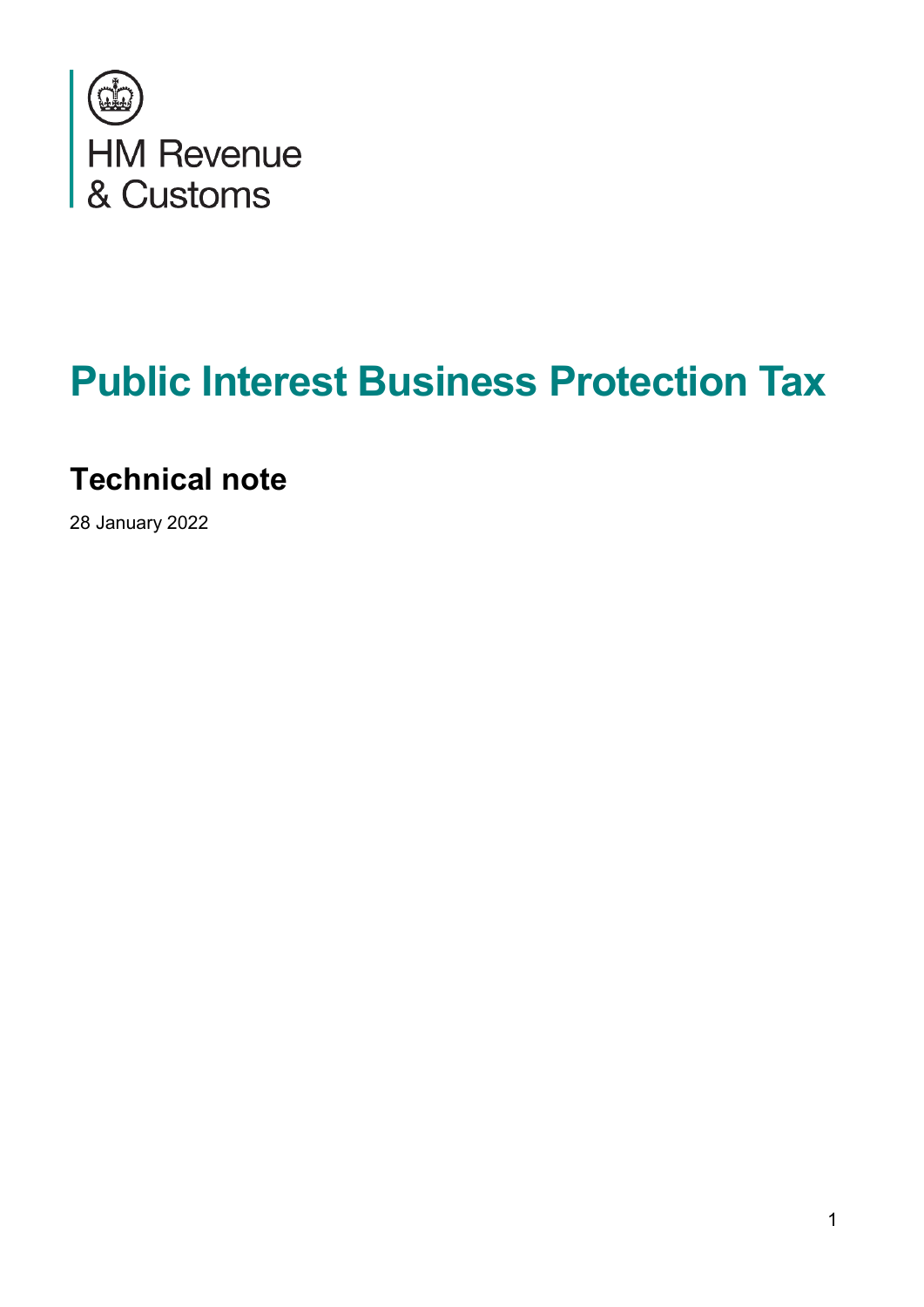## **Contents**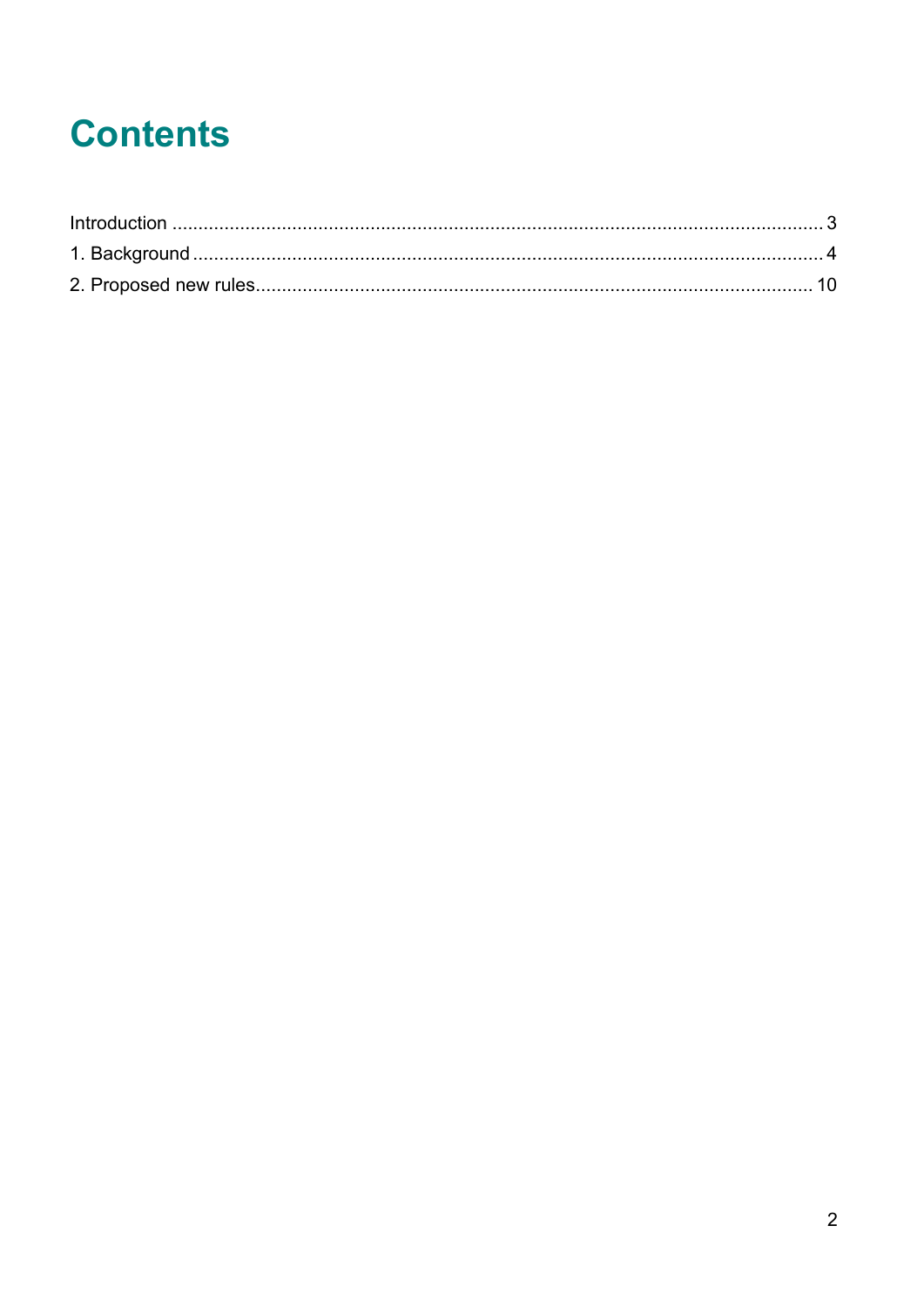### <span id="page-2-0"></span>**Introduction**

On 28 January 2022 the Government announced that it was taking action to counter the risk that companies that hold derivative contracts and other assets might take steps to realise profits from those assets which result in the energy supply businesses which rely on those assets for their business to go into special measures or suffer increased costs in special measures with the result that the Government and energy customers suffer the resulting loss.

If there are any questions on aspects of this document or the tax itself, please email pibpt@hmrc.gov.uk.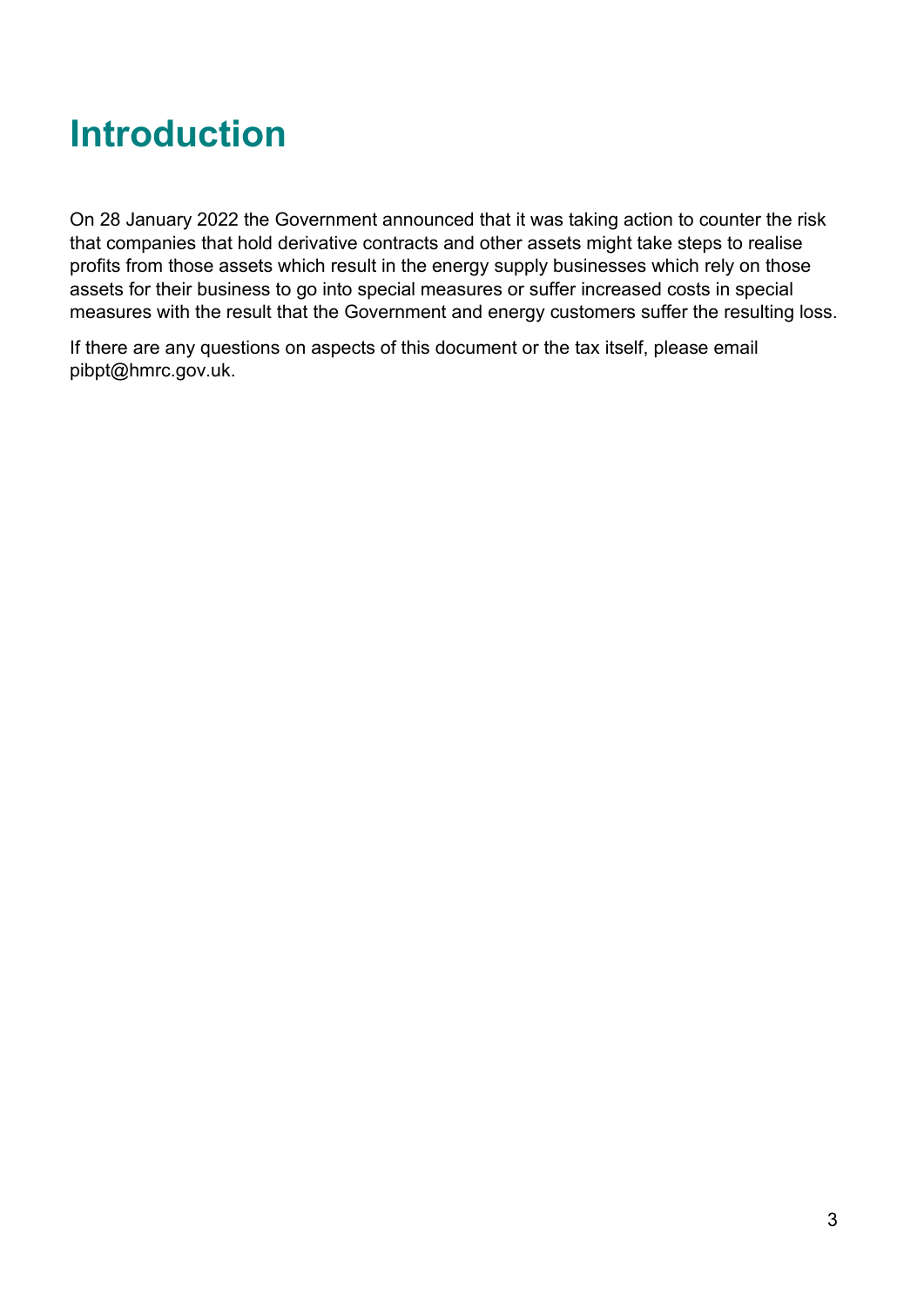## <span id="page-3-0"></span>**1. Background**

- 1. On 28 January 2022 the Government announced that it is introducing new legislation in the current Finance Bill to counter the risk that persons that hold derivative contracts and other assets on which energy supply businesses rely receive profits from those assets while the supply businesses that rely on those assets go into special measures or suffer increased costs while in special measures. This would have the result that the Government and energy customers suffer the resulting loss while companies profit, which would be unacceptable to Government.
- 2. A new tax (the Public Interest Business Protection Tax) will be introduced which will apply in such cases. The new tax will have effect where steps are taken to obtain value from assets which materially contribute to the energy supply business entering into special measures or to increased costs of the business while it is subject to special measures. It will apply where the energy supply business goes into special measures on or after 28 January 2022 and before 28 January 2023.

#### **Energy supply business**

- 3. Many energy suppliers in the UK operate as intermediary companies in that they buy energy (gas and electricity) on the market to sell to their customers.
- 4. To create a stable domestic energy regime there is a price cap on what an energy supply company can charge to customers on its default or standard variable energy tariff. This price cap is set twice a year, with the latest cap being set on 6 August 2021 and covers the period 1 October 2021 to 31 March 2022.
- 5. This leaves energy supply companies economically vulnerable if wholesale energy prices significantly increase whilst the price they can sell at stays static over the price cap period. Energy supply companies, therefore, will often enter into derivative contracts to protect them against increases in wholesale energy prices and help ensure that they can supply energy customers at the prices fixed under the cap. They will typically use a forward purchase agreement to buy energy in the future at a price fixed at the time the contract is entered into. These derivatives may be taken out by the energy supply company directly. Alternatively, another group company may enter into the contract and pass the benefit of this contract onto the energy supplier through intra-group arrangements.
- 6. In recent months, the market price of gas and electricity have significantly increased. This would normally leave an energy group that has hedged its costs broadly neutral – the group buys energy under the price that was fixed under the forward purchase agreement and sells it at or below the capped price. However, it has meant that the groups that have entered into such contracts now hold a valuable asset, as the opportunity to buy energy at the lower fixed price in the contract is not available to a person purchasing energy in the market today.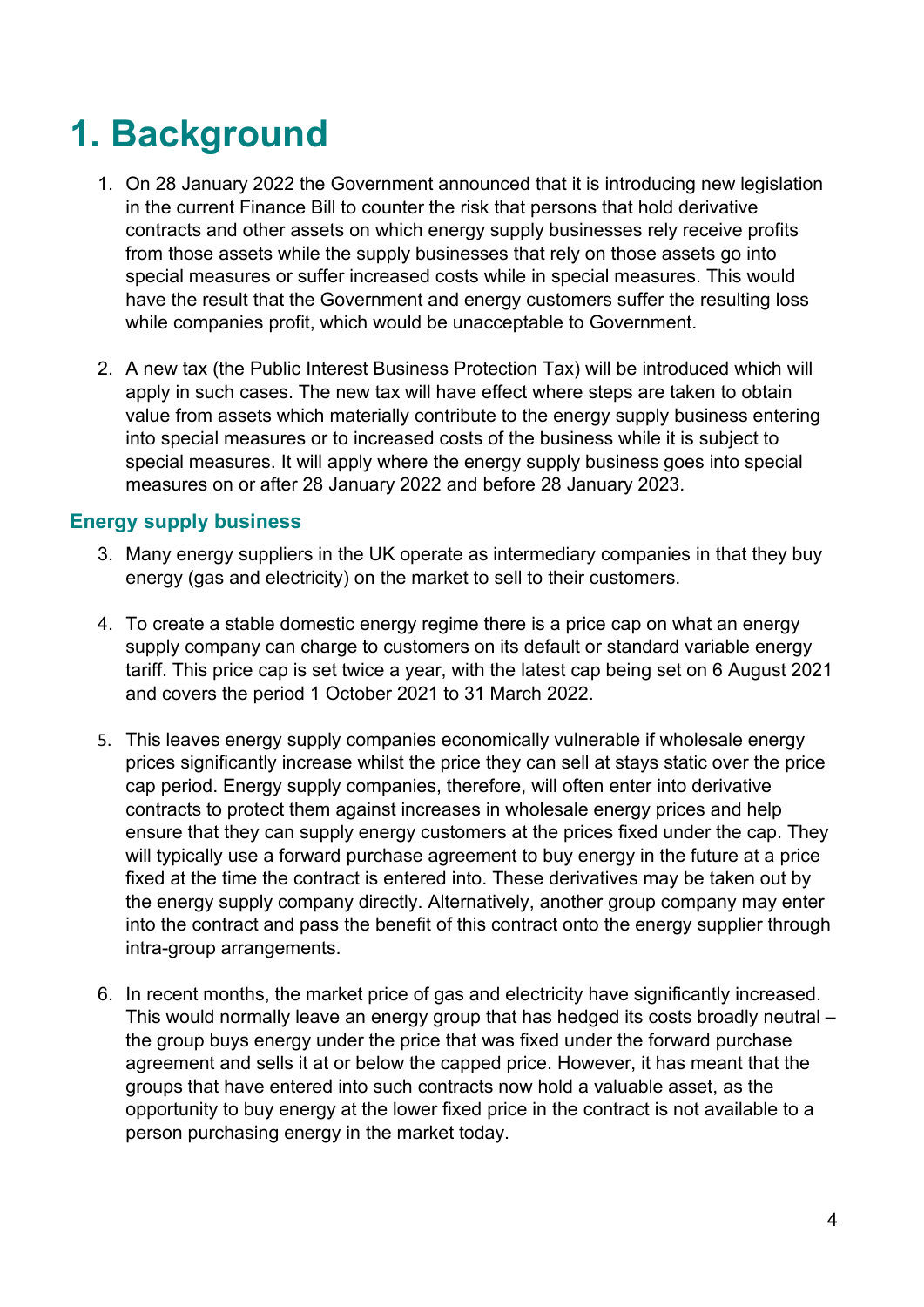#### **Special measures available to ensure continuity of supply**

- 7. The supply of energy to customers in the UK is of vital importance. In cases where an energy supply company faces insolvency, there are two main routes available to ensure that consumers continue to be supplied:
	- a. Supplier of Last Resort (SoLR)
	- b. Special Administration Regime (SAR)
- 8. The starting assumption is that where a small supplier goes insolvent, the customers will be moved to a new supplier. Following a competitive process run by Ofgem, either the new supplier voluntarily takes on more customers, or is ordered to take on the new customers by Ofgem.
- 9. With the current high price of energy on the wholesale markets, the new supplier is likely to have additional, unanticipated costs with supplying these new customers. In particular, it is unlikely to have taken out any derivative contracts in respect of these new customers to protect it against the increase in wholesale energy prices. Under the licensing arrangements, the supplier can make a claim for a Last Resort Supply Payment (LRSP) from relevant networks operators where Ofgem has given consent to the amount claimed. The network operator then pays the claim and recovers the cost through increases to "use of system" charges which are charged to energy supply companies for their use of networks and those companies in turn pass on the costs to consumers through their energy bills. These costs would ultimately, therefore, be spread across all energy customers in the UK.
- 10.If Ofgem is unable to appoint a new supplier using the SoLR process, for example because of the size of the supplier that is in financial difficulty, the company could be placed into a Special Administration Regime (SAR). In such a case the Special Administrator would then run the company until it is either rescued, sold or has its customers transferred to other suppliers.
- 11.As in cases where a SoLR is appointed, the Special Administrator is likely to face significant costs of purchasing the energy on the wholesale market to supply to the company's customers if the energy supply company does not have the continuing benefit of the forward purchasing agreements. The government will have to make funding available to the Special Administrator to allow the company to continue to supply customers. Initially these costs would therefore fall onto the government. The government would seek to recover its funding from the ultimate disposal of the business. However, to the extent that the value of the business disposal is insufficient to repay the government's costs in full, the government could recover the shortfall by issuing shortfall directions under the terms of the licences held by the system operators who would then adjust their charges to recover this sum from suppliers who in turn would recover these costs from consumers. In this case the costs would initially be borne by government but ultimately mutualised across the retail energy market and borne by consumers.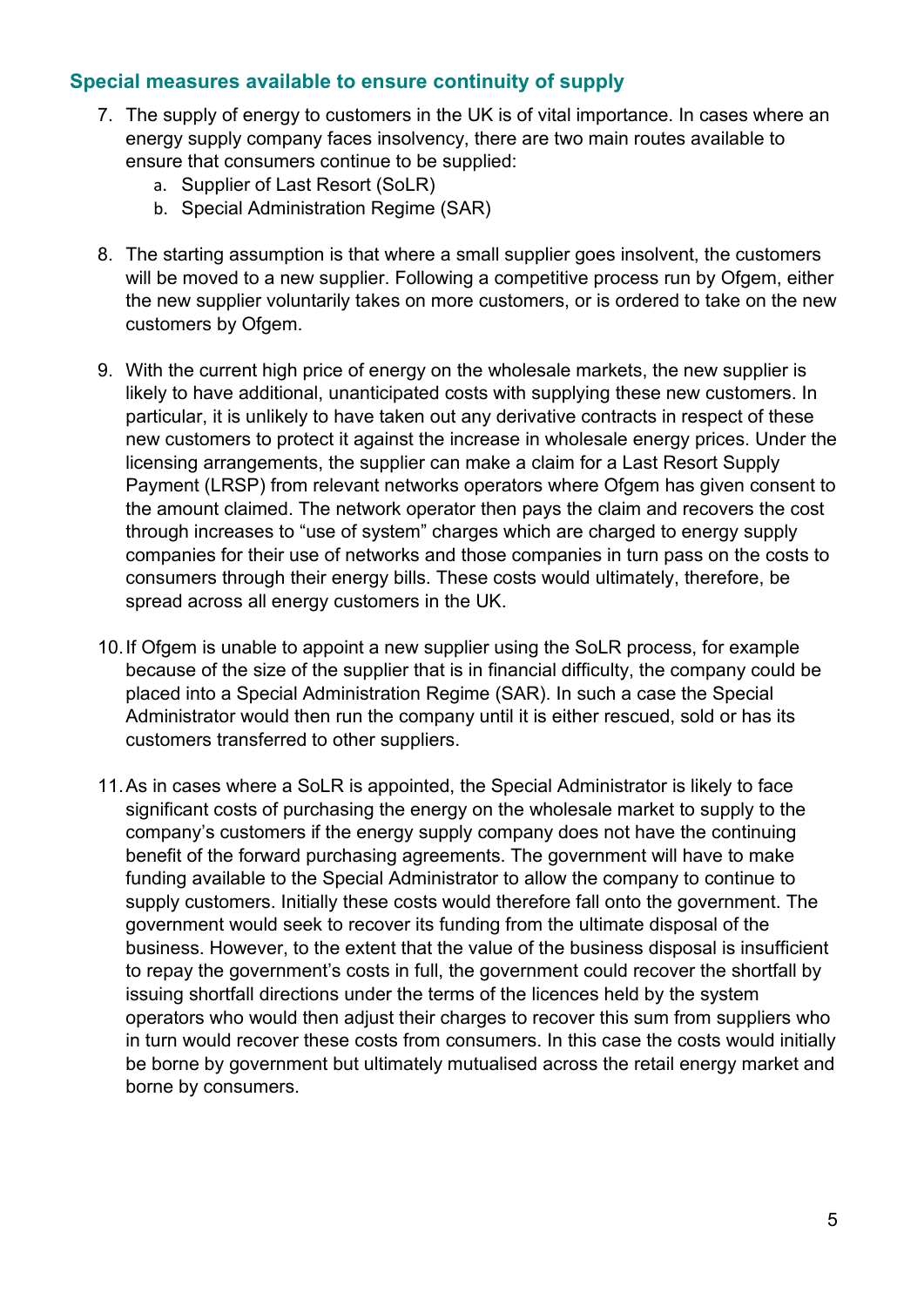#### **The Issue**

- 12.The government has become aware that there is a structural risk in the regulatory regime whereby assets such as hedges could be held separately to the energy supply business, such as in another company in the same group. As a result, the benefit of the assets could be separated from the business.
- 13.Those group companies and their shareholders could receive the value in the contract and distribute it to its investors, rather than using the asset for the benefit of the supply business as originally intended.
- 14.Given the high energy prices, if the energy supply company was to lose the benefit of these contracts, it is highly likely that the energy supply company would very quickly become insolvent and (absent other support) unable to carry on supplying customers. It would therefore be required to have a SoLR appointed or enter into the SAR.
- 15.Alternatively, the business may become insolvent despite still having the benefit of the assets such as the forward contracts. At that point, the company holding the asset might receive the value in the asset after the business enters special measures and distribute the proceeds to the shareholders rather than make it available to the administrators of the energy supply business or to meet the costs of the special administration regime.
- 16.The companies that hold these assets might therefore obtain a profit at the expense of the general public who will eventually meet the resulting costs through higher energy bills.
- 17.The government considers it unacceptable that the company enjoy this kind of windfall when the taxpayer and energy consumers are picking up the associated costs. It is for this reason the government considers it necessary to introduce the Public Interest Business Protection Tax.
- 18.The following three examples are a non-exclusive set of scenarios where this concern might arise.

*Example 1.1*

- 19.In this example there are two companies involved, an operating company (OpCo) and its parent (Holdco). OpCo is an energy supply company, and therefore has to supply its customers at a price at or below the price cap.
- 20.HoldCo has entered into a forward contract for the purchase of gas in the future at a fixed price. It then sells the energy onto its subsidiary (Opco) at the same price as the forward contract. OpCo then sells the energy to consumers.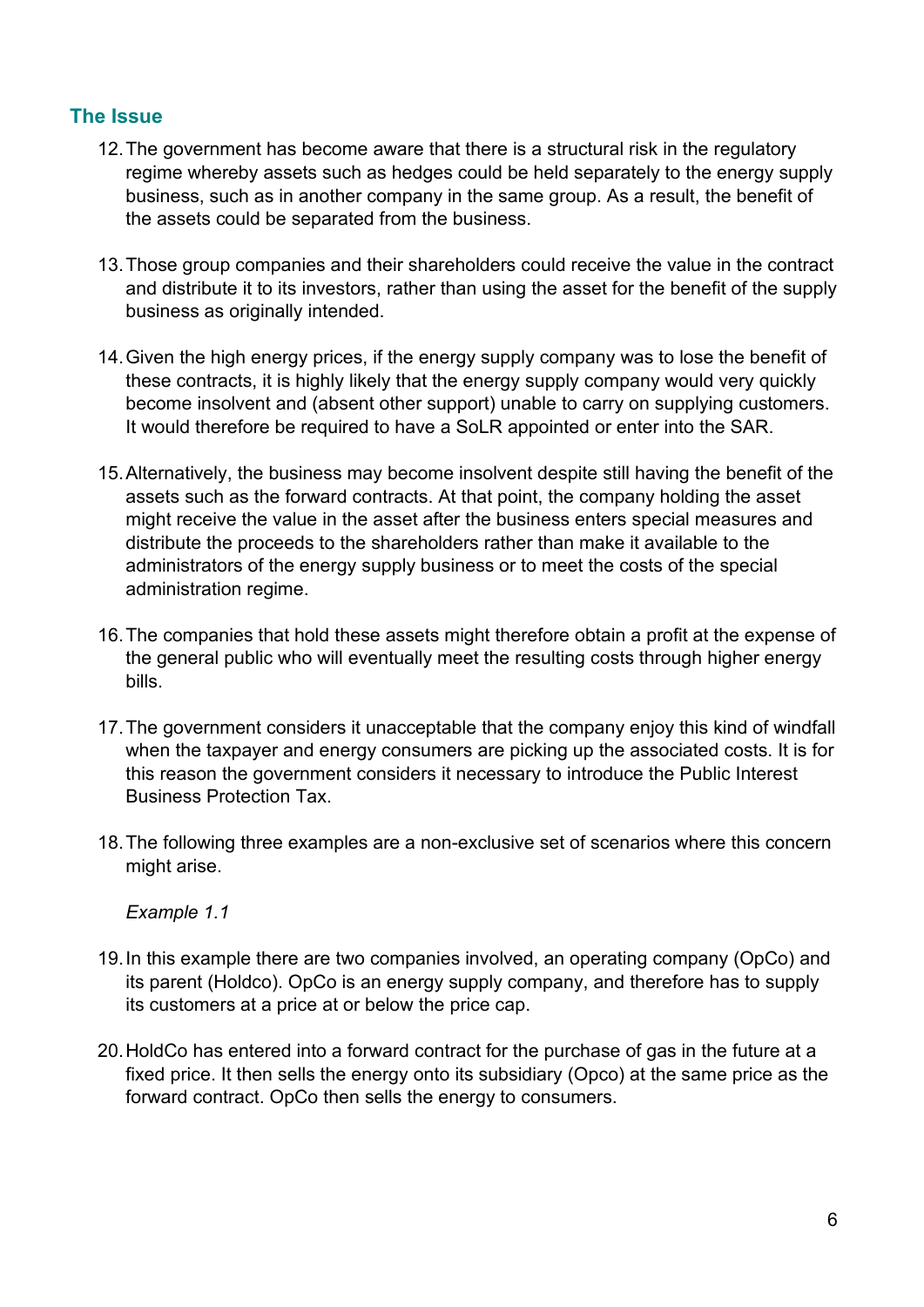

- 21.As a result, the group is hedged from exposures to the fluctuations in energy prices. In particular, although energy prices have increased, the energy supply business is protected from this increase through the operation of the forward purchase contract.
- 22.However, the group enters into an arrangement as follows:
	- a) HoldCo closes out the forward contract at a very substantial profit.
	- b) HoldCo informs OpCo that it will no longer supply OpCo at the price set in the forward contract. (It is assumed for this example that there is no obligation on HoldCo to supply the energy at this price and, as a result, no requirement on HoldCo to compensate OpCo for cancelling the supply of energy.)
	- c) Without the benefit of the forward contract, OpCo will face insolvency. As a result, Ofgem would have to step in to appoint a SOLR or, in the case of the SAR, Ofgem (with the consent of the government) would place OpCo into the SAR. Given the current high price of energy, this results in very large costs being borne by the networks operators, with costs in both cases ultimately being mutualised and borne by the consumer.
	- d) Holdco Ltd would be placed into members voluntary liquidation (MVL), with a view to distributing the profit on the forward contract to its investors.
- 23.As a result of these arrangements, HoldCo has monetised the value in the forward contract, while allowing OpCo to fail and resulting in the government (for the SAR) and ultimately the wider public bearing the costs of the higher energy prices that the forward contract was intended to protect against.

#### *Example 1.2*

- 24.In this example there is a single company (OpCo) that both supplies energy to consumer and which takes out a forward contract to protect the company against the risk of increases in the wholesale energy prices.
- 25.OpCo has entered into a forward contract for the purchase of energy in the future at a fixed price. And it uses the energy purchased under the contract to supply its own customers.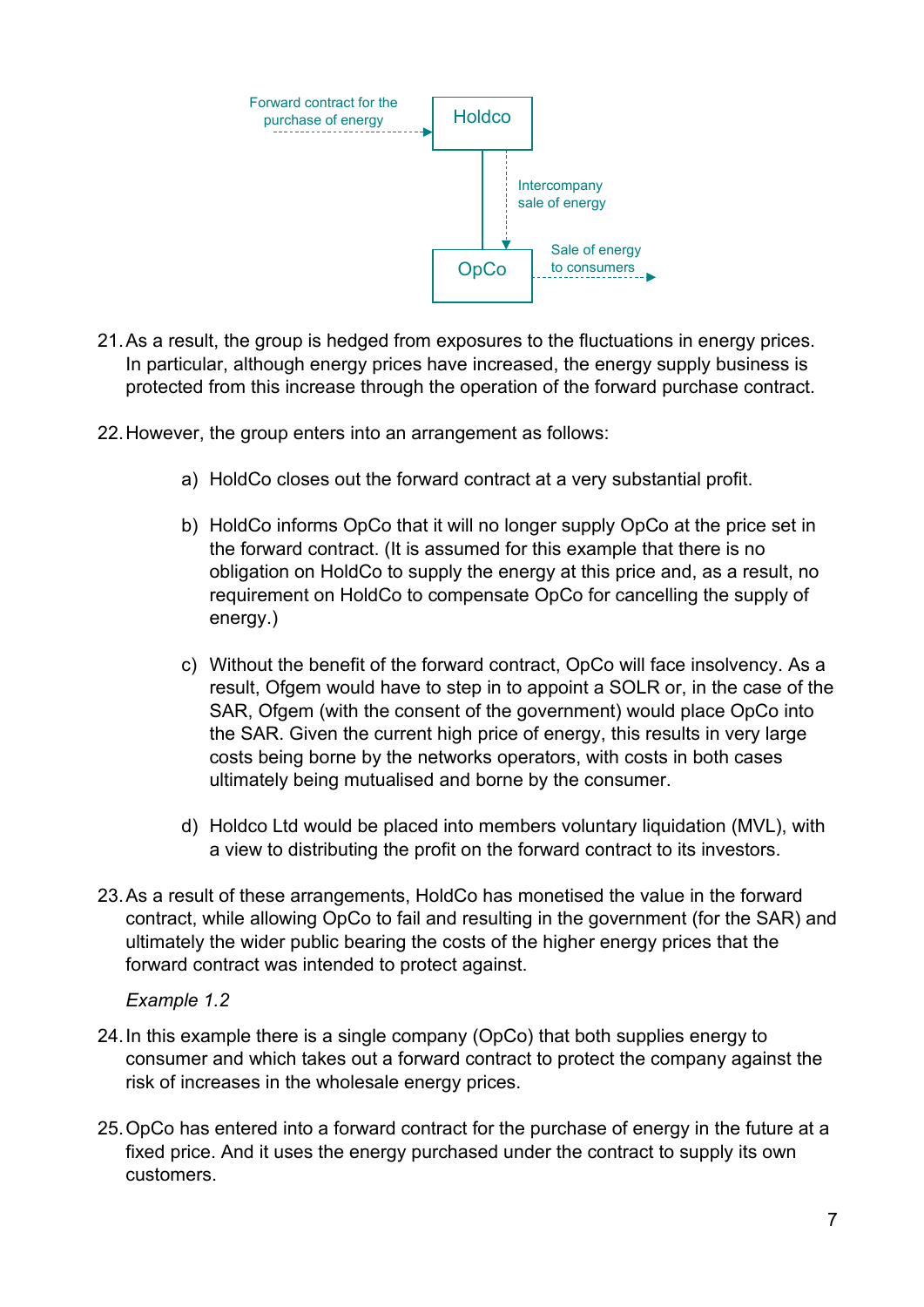**Opco** Forward contract for the purchase of energy Sale of energy to consumers

- 26.As a result of the forward contract, the company is hedged from exposure to the fluctuations in energy prices. In particular, there is a cap on the price at which it can sell the energy to consumers. As a result, if energy prices increase, the forward contract is needed to avoid the company suffering significant losses.
- 27.In this scenario, it would be expected that company law requirements would prevent OpCo from making distributions to its shareholders at a time when the directors are aware that the company is imminent danger of being insolvent. However, companies may still attempt to exploit the situation, for example, through the following steps:
	- a) OpCo closes out the forward contract at a very substantial profit. OpCo looks to distribute this profit to its shareholders.
	- b) Without the benefit of the forward contract, OpCo would face insolvency. As a result, Ofgem would have to step in to appoint a SoLR or, in the case of the SAR, Ofgem (with the consent of the government) would place OpCo into the SAR. Given the current high price of energy, this results in large costs being borne by the networks operators, with costs in both cases ultimately being mutualised and borne by the consumer.
- 28.As a result of these arrangements, OpCo has looked to monetise the value in the forward contract, while allowing itself to fail and resulting in the government and the wider public being landed with the costs of the higher energy prices that the forward contract was intended to protect against.
- 29.It should be noted that the company law position in this scenario means that there may be limitations on being able to repatriate the profit from closing out the contracts in the knowledge that the company will not be able to pay its debts as they fall due.

*Example 1.3*

30.In this example there are two companies involved. In the same way as in example 1, OpCo is an energy supply company and therefore has to supply its customers at a price at or below the price cap.

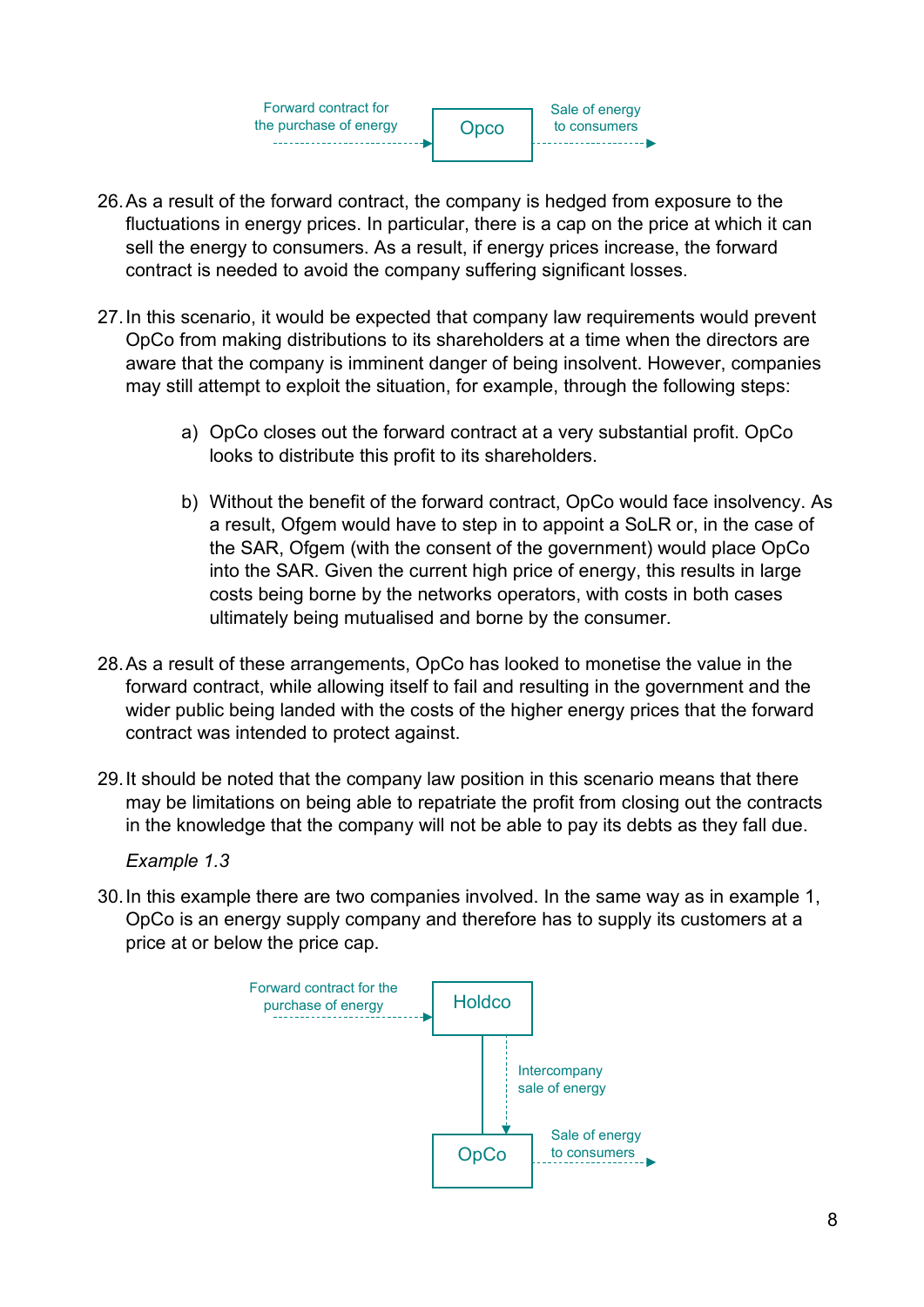- 31.HoldCo has entered into a forward contract for the purchase of gas in the future at a fixed price. It then sells the energy onto its subsidiary (Opco) at the same price as the forward contract. OpCo then sells the energy to consumers.
- 32.Despite having the benefit of the sale of energy from HoldCo at the same price as the forward contract, OpCo suffers from adverse market conditions and cannot obtain sufficient support from the rest of the group. It therefore becomes insolvent. As a result, Ofgem would have to step in to appoint a SoLR or, in the case of a SAR, Ofgem (with the consent of the government) would place OpCo into SAR.
- 33.Following OpCo being placed into special measures, HoldCo enters into an arrangement as follows:
	- a) HoldCo closes out the forward contract at a very substantial profit.
	- b) HoldCo informs the special administrator of OpCo that it will no longer supply OpCo at the price set in the forward contract and instead it will retain the value of the contract for its own benefit. (It is assumed for this example that there is no obligation on HoldCo to supply the energy at this price and, as a result, no requirement on HoldCo to compensate OpCo for cancelling the supply of energy.)
- 34.Given the current high price of energy, this would result in very large costs being borne by the networks operators, with costs ultimately being borne by the consumer.
- 35.As a result of these arrangements, HoldCo has looked to monetise the value in the forward contract, without contributing the value of the hedges to OpCo in the way that was originally expected when HoldCo took out the contracts. This results in the government and the wider public being landed with the costs of the higher energy prices that the forward contract was intended to protect against.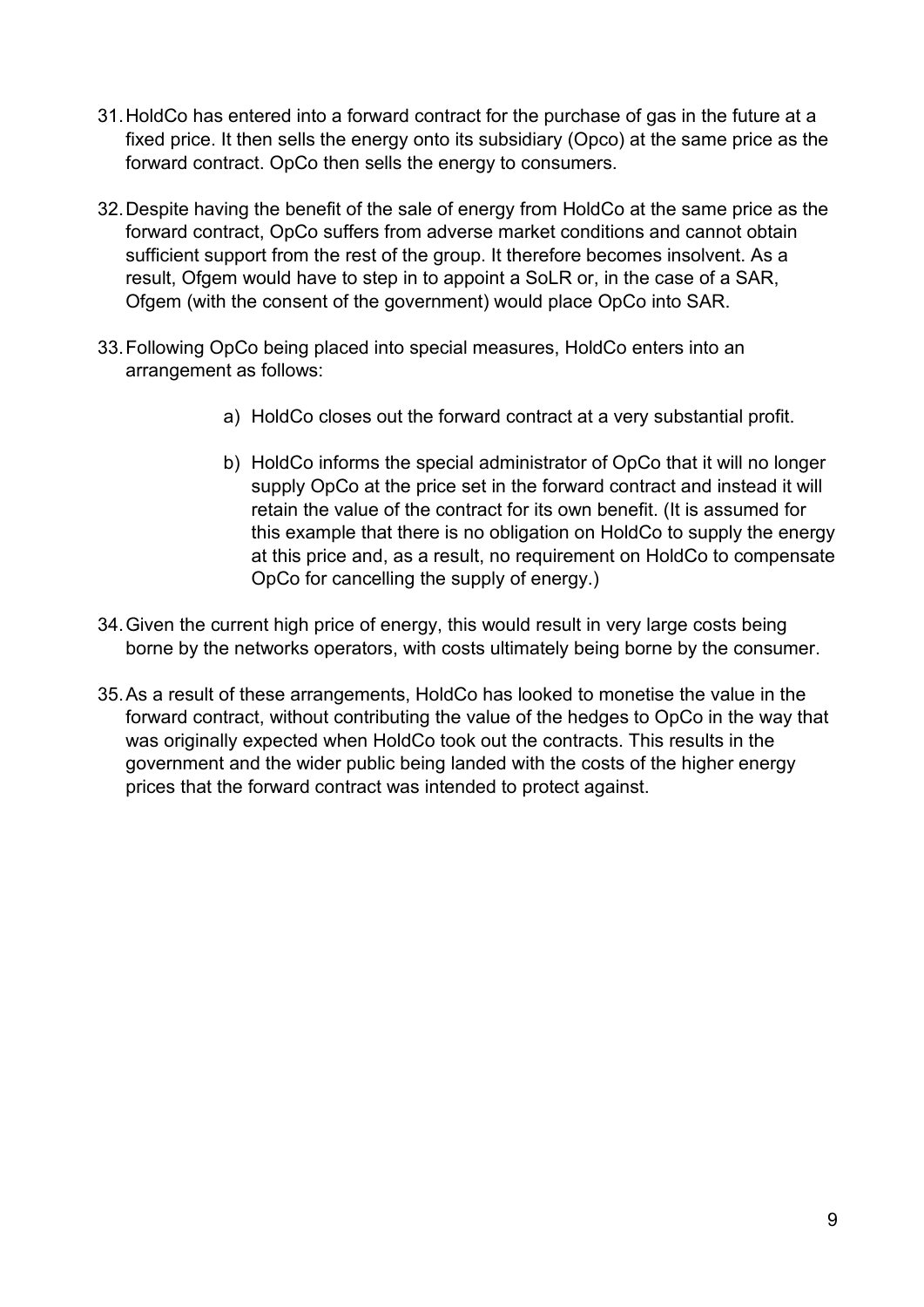### <span id="page-9-0"></span>**2. Proposed new rules**

36.The government will introduce a new tax (the Public Interest Business Protection Tax) to counter the risk of such arrangements, via a government amendment to the current Finance Bill at Report stage in the House of Commons. The new rule will operate as follows.

#### **Conditions**

- 37.The new tax will only apply in cases where, in respect of a public interest business that goes into "special measures":
	- the person holds the asset for purposes of it being used or being available for use for the benefit of a public interest business carried on by the person or a person connected with them ("qualifying purposes"),
	- steps are taken by the person (or by the person together with others) that result in the asset not being used to some extent, or being no longer available for use to some extent, for the benefit of the public interest business ("disqualifying steps"),
	- the steps taken materially contribute to the public interest business going into those special measures or materially contributes to a significant increase in the costs of that business, and
	- the person was aware (or ought to have been aware) that taking the steps would result in the business entering special measures or a significant increase in the costs of that business.
- 38.The reference to a public interest business means a licensed energy supply company. The Treasury may, by regulations, extend the tax to other public interest businesses for which a Special Administration Regime (SAR) is in place.

39.Examples of steps that would constitute disqualifying steps include:

- Steps that result in the disposal of the asset where some or all of the disposal proceeds are not applied for the benefit of the public interest business (including where some of those proceeds are applied for a time, but subsequently cease to be).
- Steps that result in the public interest business being deprived in substance of the benefit of the asset, for example where the benefit of the asset is provided to the business at a greater cost to the business than would have reasonably been expected.
- Steps that facilitate a person benefiting from the asset or its disposal to the detriment of the public interest business.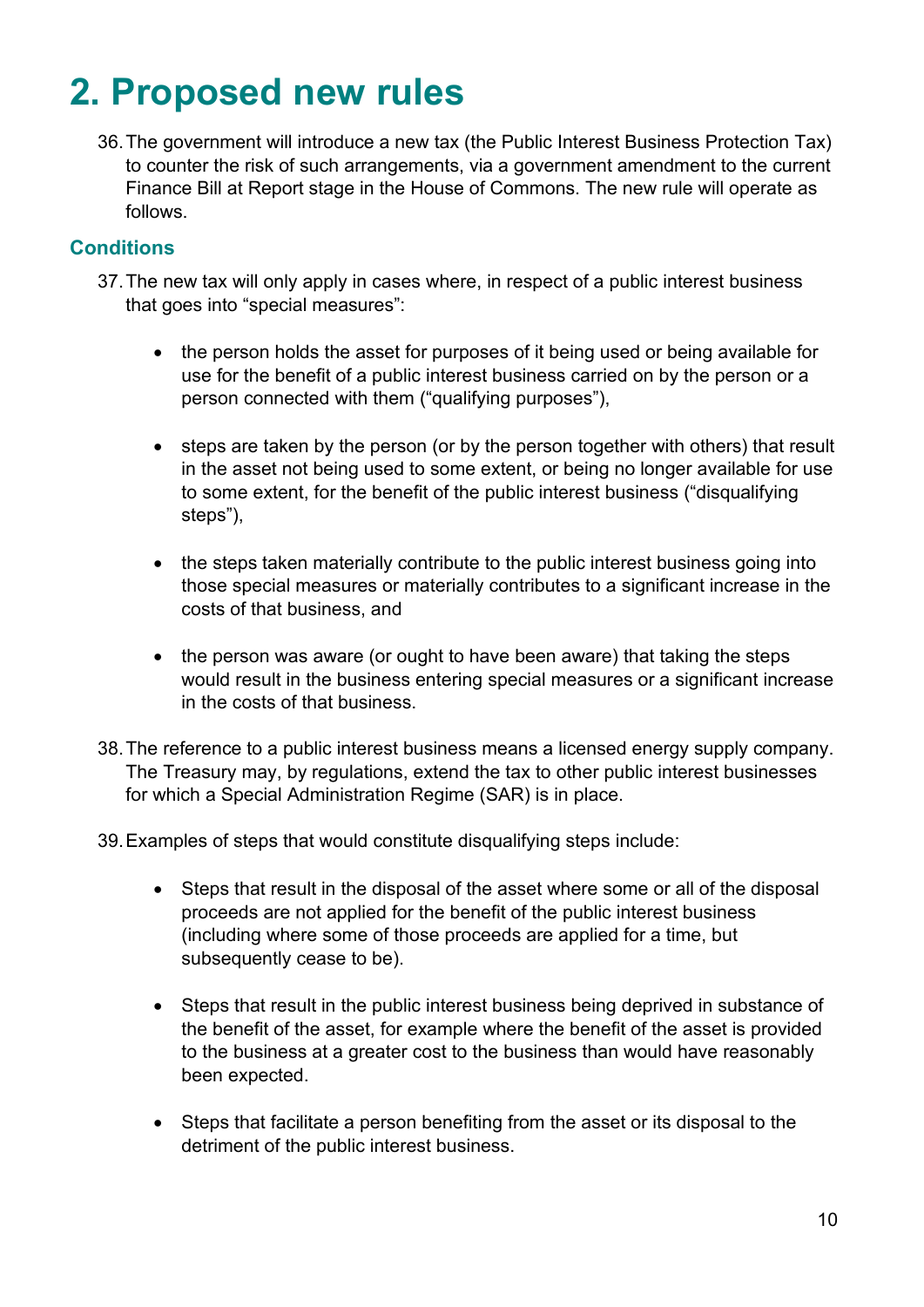- Arrangements which result in the asset no longer being held for use or being available for use for the benefit of the public interest business, including arrangements that include transactions to which the person is not party.
- Steps to direct, encourage or cause another person to do something which results in the asset no longer being used for qualifying purposes in relation to the public interest business.
- 40.References to the steps resulting in an increase in costs of the public interest business includes the case where there are costs incurred for a person that takes over some or all of the customers of the public interest business as a result of the special measures (eg. a company that takes on energy customers as a result of a SoLR order).
- 41.In assessing whether there is an increase in costs, consideration is to be given to the costs that would have been incurred had the public interest asset continued to be made available for the benefit of the public interest business.
- 42.For example, this would include cases where the public interest asset is a contract for the forward purchase of energy, and the person stops supplying energy to the public interest business on similar terms. It would also include cases where the asset is a financial derivative, and the person stops making that financial derivative available for the public interest business (such as to hedge the public interest business' costs of purchasing energy). In both cases, it is those increased costs that could result in increased costs being borne by the government or by consumers under the mutualisation process.
- 43.The new tax will only apply where the combined adjusted value of all the assets that would otherwise be subject to the tax, including those held by a connected person held in connection with the public interest business – exceeds £100m (referred to in the legislation as the £100 million condition).
- 44.The reference to a public interest business entering special measures means cases where:
	- a SoLR is appointed in respect of the energy supply business (or other similar arrangements for the transfer of customers to another business), or
	- the company carrying on the public interest business is placed into a SAR.

#### **The effect**

- 45.Where the conditions are satisfied, the person will be liable for a tax calculated as 75% of the asset's 'adjusted value'.
- 46.This is calculated by first taking the 'underlying value' of the asset. This will be the greater of the fair value of the asset immediately before the first disqualifying step or the consideration received by the person as a result of the disqualifying steps.
- 47.A reduction of 10% is then made to the underlying value to determine the asset's adjusted value. This adjustment is made to reflect that the person may have suffered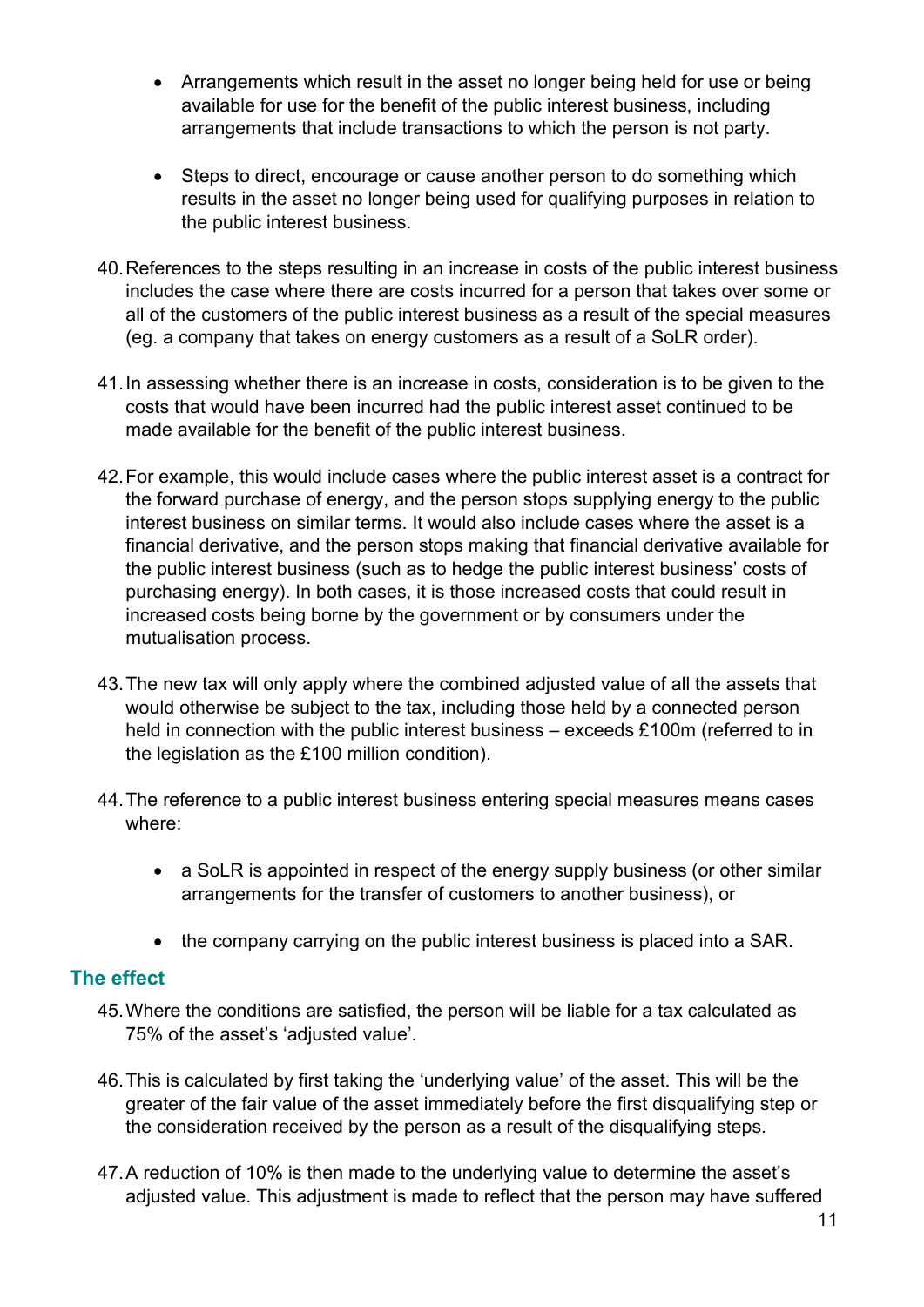potential losses as a result of taking the disqualifying steps. For example, the person may have lost any value in their investment in the underlying public interest business as a result of the public interest business going into special measures.

- 48.The person becomes liable for the tax at the point at which the first of the disqualifying steps is taken.
- 49.The person with the liability for the tax is required to submit a return to HMRC within 30 days of the later of:
	- when they became liable to the tax, when the public interest business went into special measures,
	- when the £100 million condition is satisfied, and
	- when the Finance Act received Royal Assent.
- 50.The initial tax liability is to be paid to HMRC within 15 days of the filing date for the return.

*Example 2.1*

- 51.Assume the scenario set out in Example 1.3 above.
- 52.OpCo faces financial difficulties and, as a result, is placed into Special Administration. Following this, HoldCo closes out the forward contract and deprives OpCo of the benefit of the contract. These are disqualifying steps which have materially contributed to increasing the costs of OpCo in the Special Administration.
- 53.Assume that the fair value of the forward contract at the time of the sale was £600m but HoldCo received an asset worth £550m as the proceeds of closing out the contract. The value of the asset for the purposes of public interest business protection tax is therefore £600m as this is the greater figure.
- 54.A deduction of 10% of the value of the asset is then taken from this figure to reach the 'adjusted value' of the asset:

 $£600m \times 10\% = £60m$ 

£600m - £60m = £540m

Public Interest Business Protection Tax of £405m (£540m x 75%) is therefore due on the £600m that has been withheld by HoldCo and not passed onto OpCo. This would be required to be paid 45 days after the first step to deprive OpCo of the benefit of the asset was taken.

#### **Joint and several liabilities (Paragraphs 4-6)**

55.Where HMRC considers that there is a risk the full amount of tax due cannot be recovered from the person that took disqualifying steps in respect of the asset (the principal taxpayer), it can recover the tax from other parties under joint and several liability provisions.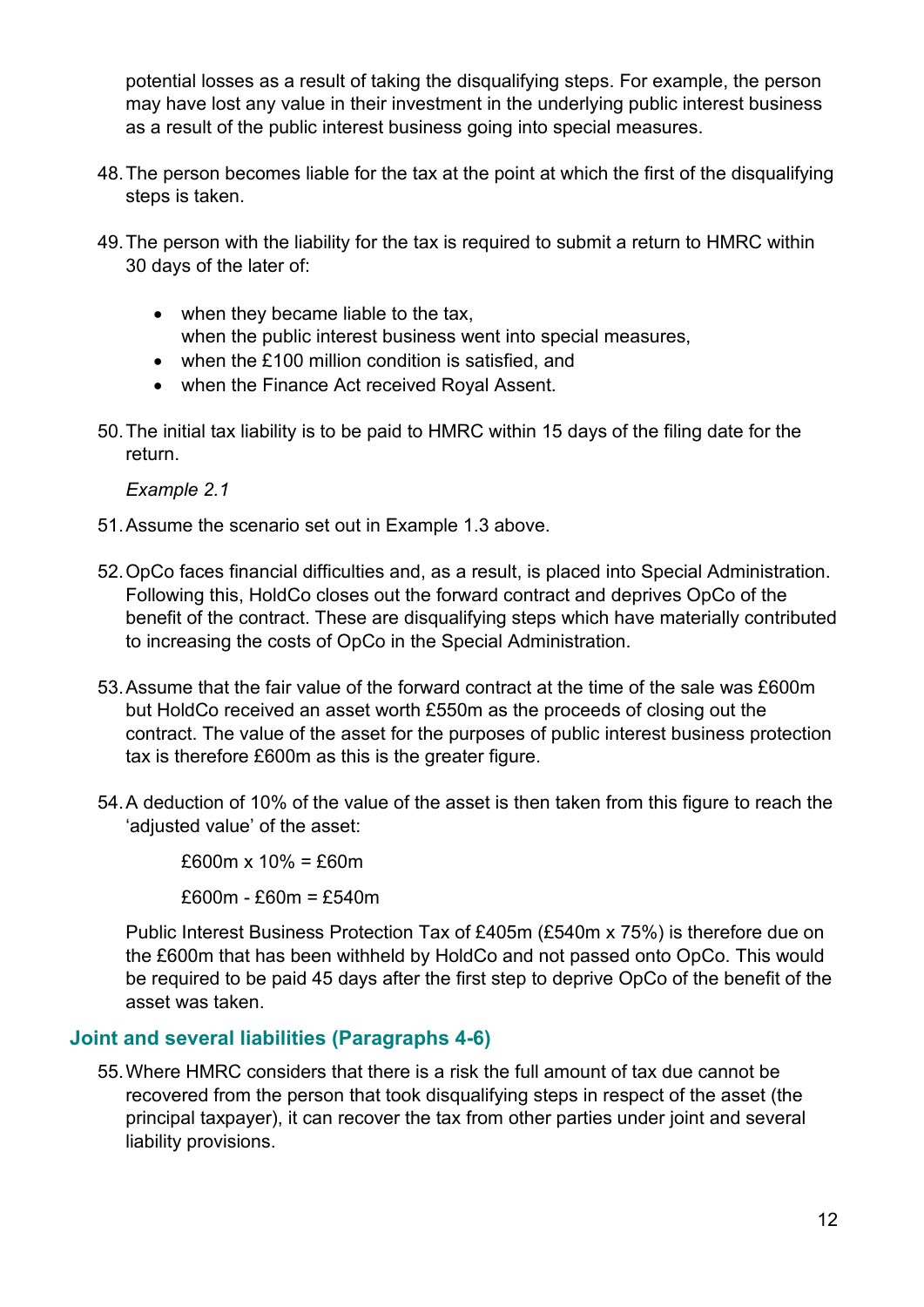- 56.Under Paragraph 4, HMRC can recover the unpaid tax in full from any company which is associated with the principal taxpayer. This would be the case where one is a company that controls the other, or where the two companies are under common control. However, a company that is itself subject to Special Measures is not liable under this rule.
- 57.Under Paragraph 5, HMRC can recover the unpaid tax from any person where the person, and the persons connected with them, receive consideration paid in connection with the disqualifying steps that give rise to the tax, and the total amount received equals or exceeds 5% of the adjusted value of the asset. In this case, the amount of the tax HMRC can recover is the amount of the proceeds received by that person and any person connected with them.
- 58.Under Paragraph 5, HMRC can also recover the unpaid tax from any person where that person, and the persons connected with them, hold qualifying interests equal to or exceeding 5% in the principal taxpayer. The amount HMRC may recover in those cases is limited to the proportion of the principal taxpayer's liability which corresponds to the proportionate interest in the principal taxpayer that the person, together with persons connected with them, hold.
- 59.A person has qualifying interests in the principal taxpayer where they are an equity holder in the principal taxpayer. The qualifying interest is the greater of their beneficial entitlement to profits available for distribution to equity holders or assets available for winding up to equity holders. Where a person's interests in the principal taxpayer varies during the disqualifying period, the qualifying interest shall be taken to be the highest amount in that period.
- 60.Chapter 6 of Part 5 CTA 2010 applies for determining this amount. In particular, a person's qualifying interests includes amounts for which they are entitled both directly and indirectly through another company or other companies.
- 61.In applying that chapter, sections 169-178 CTA 2010 are applied where relevant so that the highest proportion (rather than the lowest proportion) is used based on the different scenarios tested and sections 179-182 are assumed to be omitted.
- 62.The chapter is also to be read in such a way that it applies to a company without share capital, partnerships and unincorporated associations, and in relation to ownership through any trusts or other arrangements.
- 63.If a person is liable both because they, together with connected persons, receive proceeds from the realisation of the asset and because they, together with connected persons, have qualifying interests in the principal taxpayer, then their joint and several liability is the greater of the two amounts.
- 64.HMRC can only pursue the tax under the joint and several liability provisions from persons other than the principal taxpayer if it issues a notice requiring them to file a return containing a self-assessment in respect of the tax.
- 65.The tax is payable 45 days after HMRC issues the notice to the person concerned.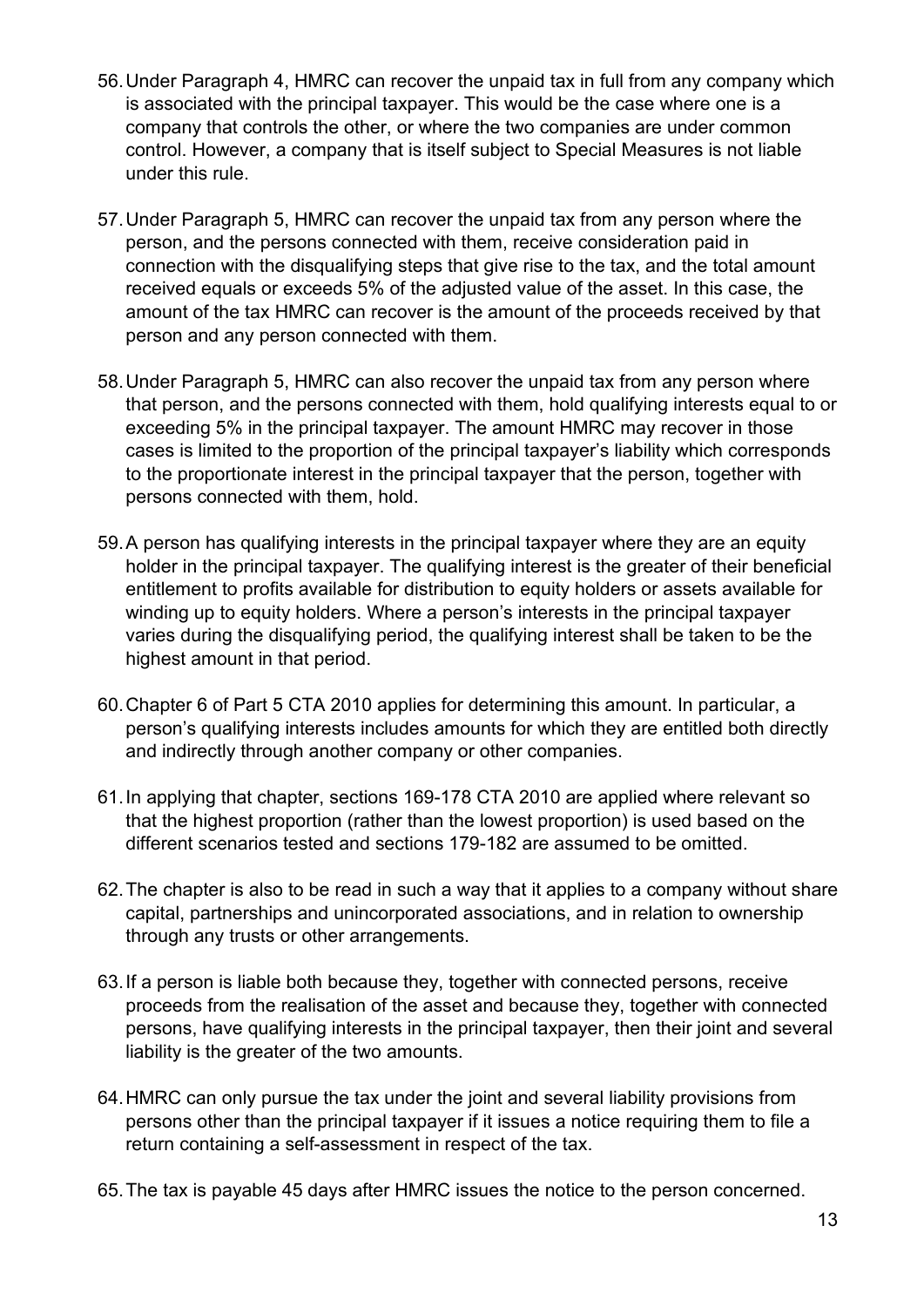#### **Safeguard for the joint and several liability (Paragraph 7)**

- 66.The legislation contains a safeguard where a person is jointly and severally liable for the whole or part of the tax liability under Paragraph 5 and HMRC issues a notice to them. The safeguard does not apply for liabilities under Paragraph 4.
- 67.In this case, the person can make a claim for relief to limit the amount of the joint and several liability to the amount by which they potentially benefitted from the disqualifying steps.
- 68.Upon receiving such a claim, an officer of HMRC must reduce the amount of tax due by such an amount as they consider just and reasonable.
- 69.There are a number of ways that a person could potentially benefit from the transaction. These include:
	- Being entitled (whether absolutely or conditionally) to receive the profits realised as a result of the transaction.
	- Being entitled to any assets, or the distribution of the value of such assets, which have increased in value as a result of the transaction.
	- Selling or being able to sell those assets.
	- By being someone who can exercise a power or use their discretion about whether to receive the profits, assets or distribution.
- 70.In determining the amount the person potentially benefits from the disqualifying steps, costs can only be taken into account where they are actually paid.
- 71.In addition, in determining the amount the person potentially benefits from the disqualifying steps, no account is taken for any loss associated with the taking of the disqualifying steps to remove the asset from being held for the benefit of the public interest business. The calculation of the principal tax liability has already been reduced by 10% to reflect the potential losses that the principal taxpayer might have incurred as a result of them taking the disqualifying steps.
- 72.The following five examples are a non-exclusive set of scenarios illustrating how the joint and several liability provisions operate.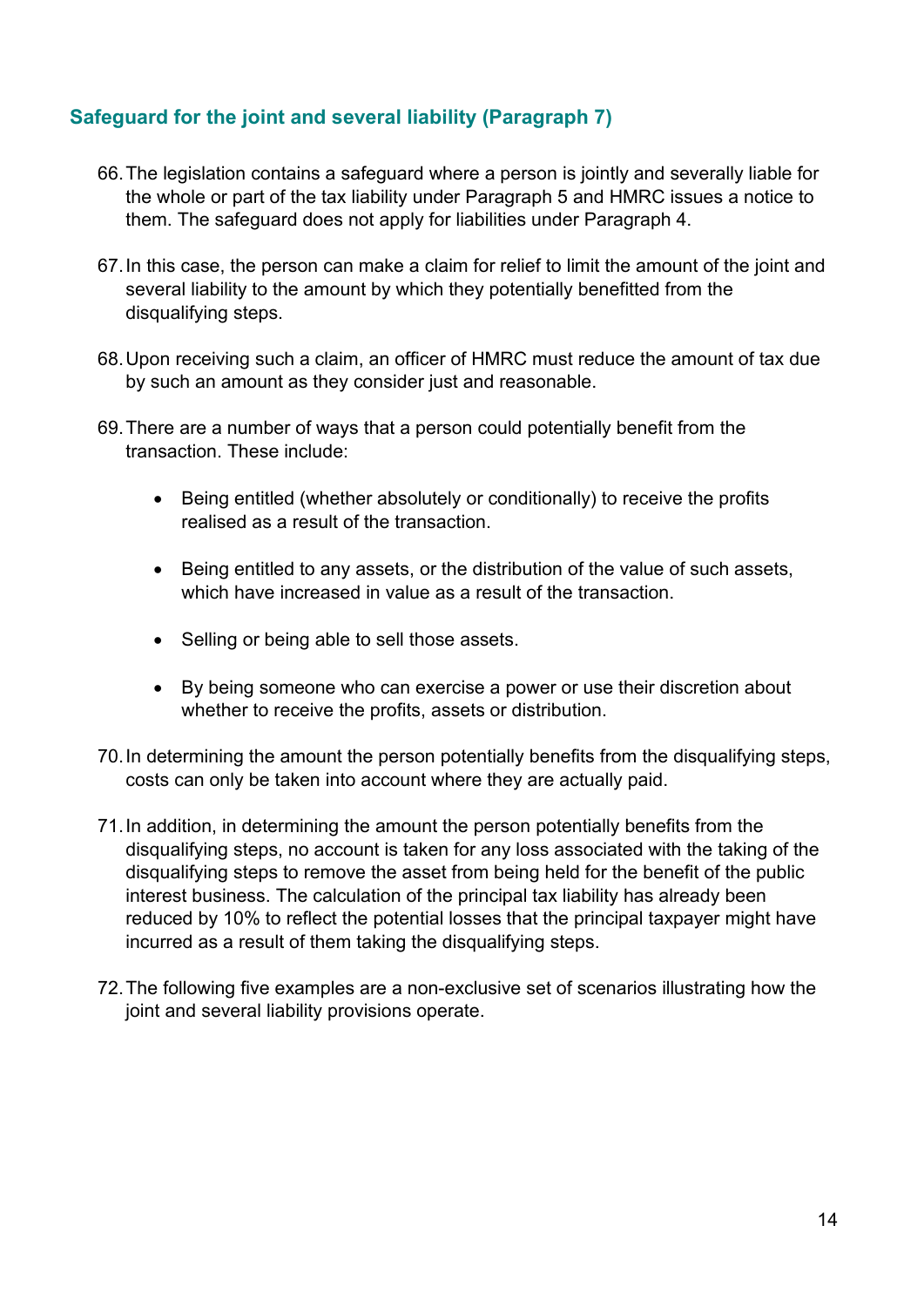*Example 2.2*



- 73.Assume the same facts as with example 1.1, but now assume that HoldCo is 100% owned by TopCo which is itself owned by individual shareholders X, Y and Z that have 30%, 30% and 40% respectively. These shareholders are unconnected with each other.
- 74.HoldCo realises £600m from a hedging contract that was taken out to supply energy to OpCo and does not pass the value of the hedge onto OpCo. The contract also had a fair value of £600m at the time of these steps. HoldCo has therefore taken steps realising the benefit of the asset for its own benefit and not passing the value onto OpCo.
- 75.As a result of taking these steps, OpCo can no longer carry on trading without support, and is placed into Special Administration.
- 76.HoldCo enters members voluntary liquidation (MVL) and distributes the proceeds of £600m, less Corporation Tax (assumed to be 20%), from the asset diversion to TopCo i.e. £480m.
- 77.TopCo distributes the £480m to its shareholders X, Y and Z (who receive £144m, £144m and £192m respectively).
- 78.HoldCo is liable for the full amount of tax of £405m under Paragraph 4. This is 75% of the adjusted value of £540m (being £600m less £60m).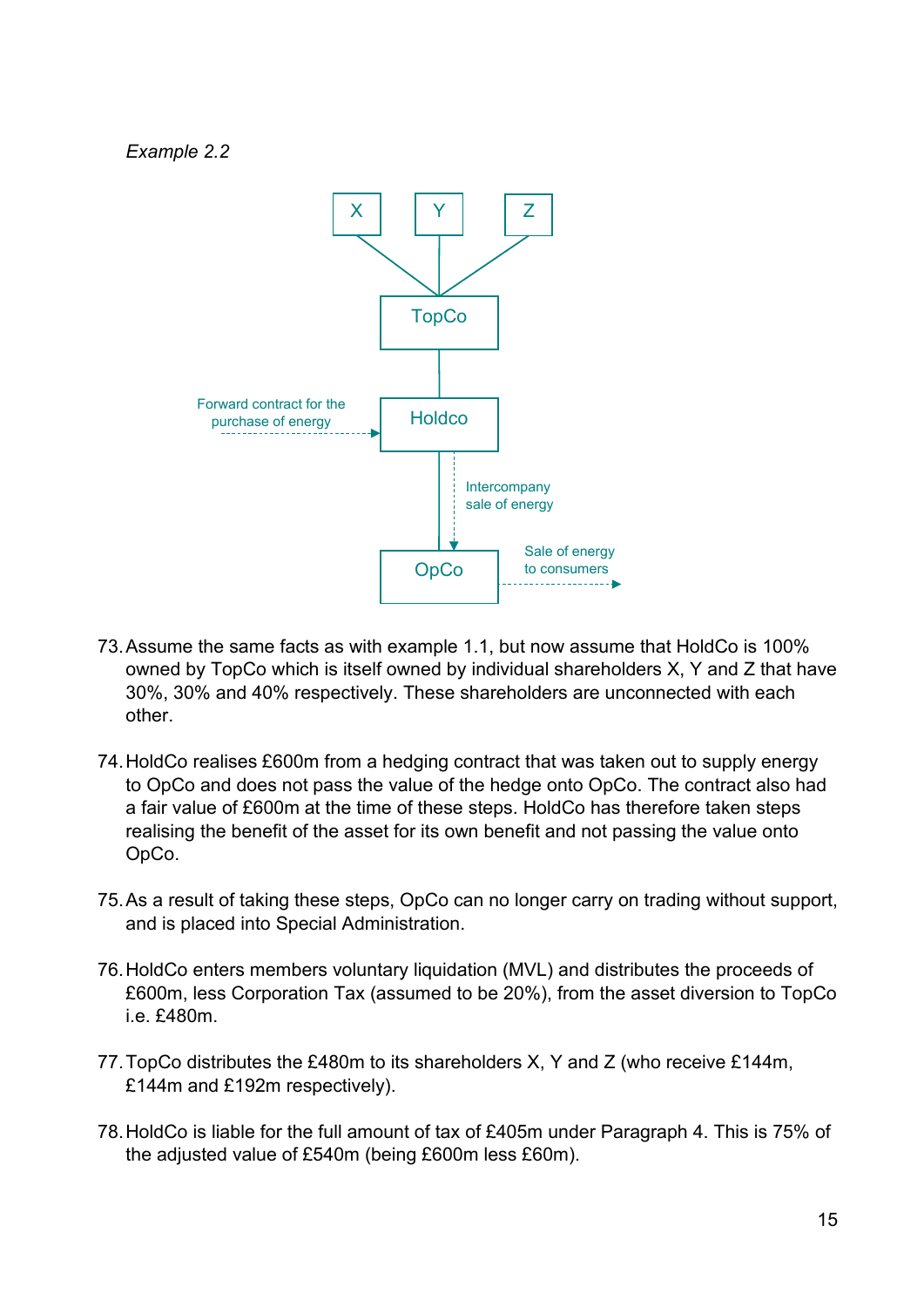- 79.TopCo is an associated company of HoldCo as it controlled it at the time the steps were taken and so is also jointly and severally liable for the full £405m.
- 80.As a result of the steps, investor X, for example, receives £144m in cash.
- 81.X could be liable to pay the tax under the joint and several liability provisions. Their liability is limited to the greater of the amount they received or the proportion of the principal taxpayer's liability that corresponds to their qualifying interests in HoldCo.
- 82.The proportion of X's qualifying interests in HoldCo is 30%. Their liability is therefore the greater of:
	- The amount of proceeds received, being £144m.
	- 30% of the principal tax liability of £405m, being £121.5m.
- 83.In addition, X can make a claim to reduce their liability to ensure they pay no more than the amount they have potentially benefitted from the transaction. In this case, the amount they have potentially benefited from the disqualifying steps would be expected to be the £144m received.
- 84.X may have also lost value from HoldCo taking the disqualifying steps and causing OpCo to go into Special Administration. As a result, it is likely that HoldCo's shares in OpCo are now worthless. This factor cannot be taken into account in determining the amount of the potential benefit for X. The potential for losses arising from OpCo going into Special Measures as a result of the disqualifying steps was reflected in the reduction of 10% in calculating the adjusted value of the asset.
- 85.The situation for investors Y and Z is similar to that for investor X.

*Example 2.3*

- 86.The structure in this example is the same as Example 2.2. However, in this scenario TopCo retains the amounts received from HoldCo rather than distributing it to the shareholders.
- 87.TopCo is again liable for the full amount of tax of £405m as it was associated with HoldCo at the time the steps were taken.
- 88.The investors have not received any of the proceeds from the steps. Therefore their liability is limited to the proportion of the principal taxpayer's liability equivalent to the proportion of their qualifying interests in HoldCo.
- 89.As such the maximum liability of X, Y and Z is £121.5m, £121.5m and £162m, being 30%, 30% and 40% of HoldCo's liability of £405m.
- *90.*Again, the investors can make a claim to reduce the amount of tax due to ensure they pay no more than the maximum amount they could have potentially benefitted from the transaction. However, on the face of it the amount they could potentially receive exceeds the tax for which they are jointly and severally liable.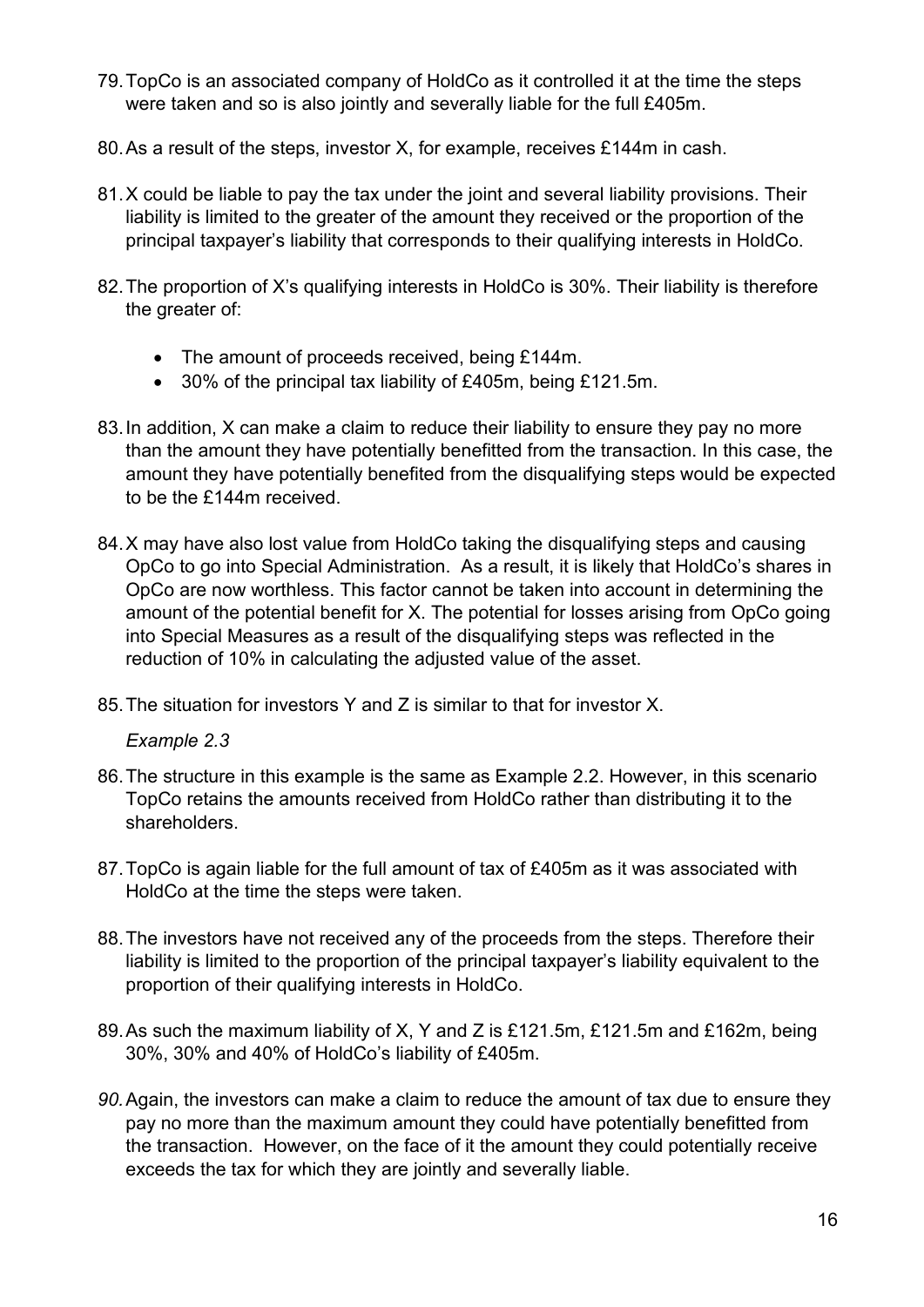#### *Example 2.4*

- 91.The structure in this example is the same as in Example 2.2, except that TopCo is a publicly listed company with investors that are unconnected with each other and none of whom have qualifying interests equal to or in excess of 5%. No investors have received 5% or more of the adjusted value of the asset.
- 92.None of the investors are subject to the joint and several liability provisions. The tax of £405m can only be recovered from HoldCo or TopCo.

*Example 2.5*

- 93.As in Example 2.4, TopCo is a Plc with investors none of whom individually have qualifying interests equal to or in excess of 5% or have received 5% or more of the adjusted value of the asset.
- 94.However, investors A and B are connected with each other. Both have 4% of qualifying interests in TopCo. Their total interest in TopCo is therefore 8%. The proportion of HoldCo's liability which corresponds to that interest is 8% of £405m, or £32.4m
- 95.TopCo distributes £450m to its shareholders. A and B together received £36m. This is the larger amount so both A and B are potentially liable for £36m under the joint and several liability provisions.
- 96.Again, both investors can make a claim to reduce their liability to the maximum amount they potentially benefitted as a result of the steps taken. In this case, they each receive £18m from TopCo and they each potentially benefit by a further £1.2m from TopCo retaining £30m which could be distributed to the investors in the future (4% of £30m is £1.2m). So each of A and B potentially benefit by £19.2m from the disqualifying steps.

*Example 2.6*

- 97.Assume the facts are as set out in Example 2.5, except that A and B suffer tax of 40% (say) on the receipt of the distribution from TopCo.
- 98.As above, both A and B are potentially liable for £36m under the joint and several liability provisions.
- 99.Again, both investors can make a claim to reduce their liability to the maximum amount they potentially benefitted as a result of the steps taken. In this case, they each receive £18m for TopCo and they each potentially benefit by a further £1.2m from TopCo retaining £30m which could be distributed to the investors in the future (4% of £30m is £1.2m).
- 100. However, account can also be taken of any tax paid by each of them. In this case it is assumed that each of A and B pay tax of £7.2m on the distribution of £18m that each receives.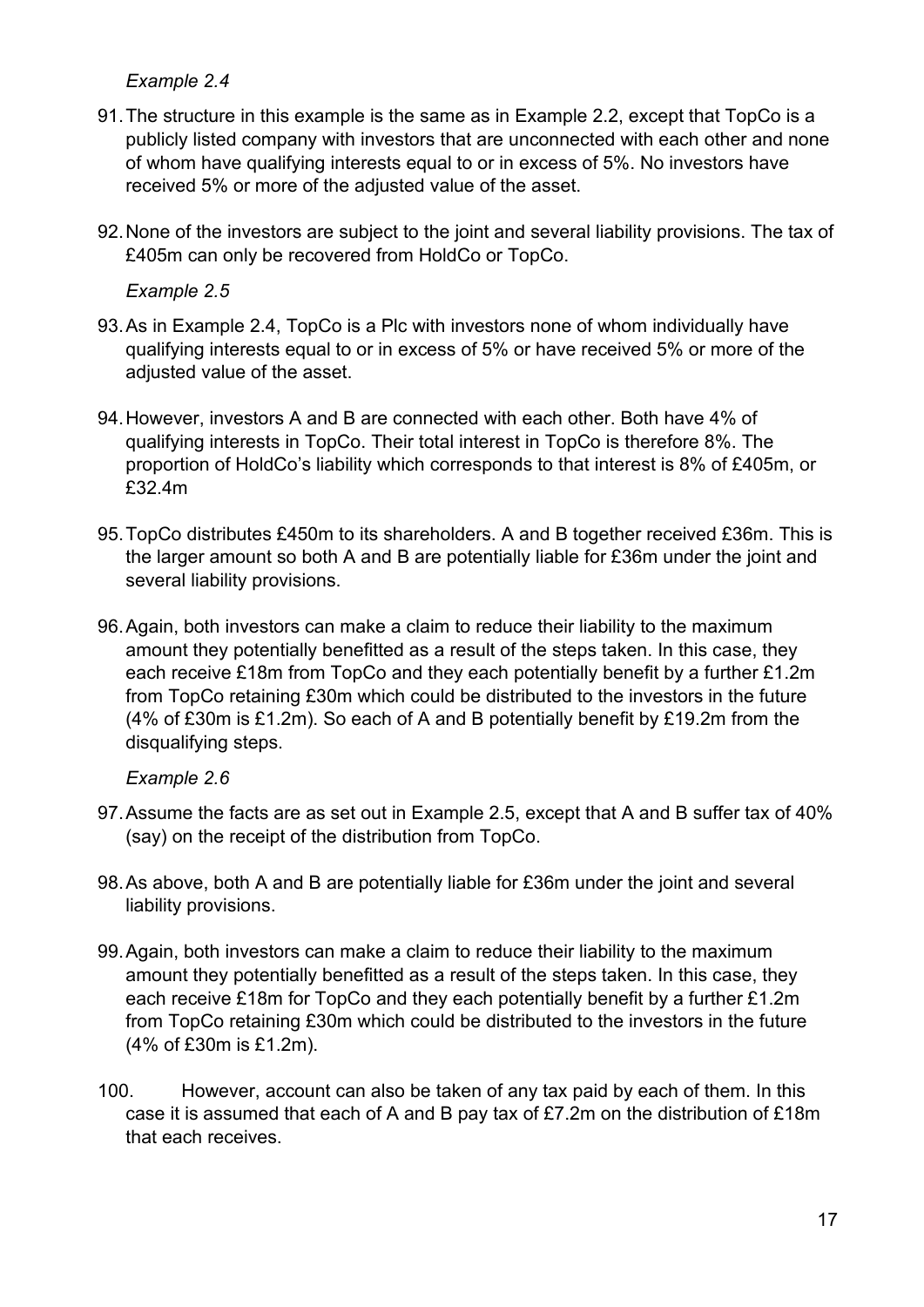- 101. So each of A and B potentially benefit by £12.2m from the disqualifying steps, and can each claim for their share of the joint and several liability to be reduced to this amount.
- 102. The legislation requires that only taxes paid can be taken into account in how the potential benefit is determined. As such, a person must wait until they have paid the taxes due before making a claim that reflects the impact of those taxes. There is a time limit of four years for making the claim from the time the person who claim it is became liable for the tax.

#### **Interaction with other taxes**

- 103. No deduction is available for any amount of public interest business protection tax payable when calculating profits or losses for the purposes of Income Tax, Capital Gains Tax or Corporation Tax.
- 104. No deduction is available for any amount of Income Tax, Capital Gains Tax or Corporation Tax in the calculation of the Public Interest Business Protection Tax.

#### **Anti-avoidance**

105. The legislation contains an anti-avoidance provision. This applies to counteract any arrangements if the main purpose or one of the main purposes of the arrangements is to reduce or avoid a charge to the tax or to otherwise circumvent the effect of the schedule.

#### **Migration out of the UK**

106. Where a company migrates out of the UK and the migration was in contemplation of other disqualifying steps, then this will also be a disqualifying step. As a result, in such a case the company would become liable for the tax at the point of the migration assuming this was the first disqualifying step.

#### **Partnerships and trusts**

107. Where a partnership is liable to the tax, all of the partners are jointly and severally liable for the tax. Likewise, where a trustee (or body of trustees) is liable for the tax, all of the trustees are jointly and severally liable for the tax.

#### **Administration of the tax**

- 108. Given that this is a separate new tax, the legislation includes an administration framework for the tax.
- 109. As set out above, where a person (the principal taxpayer) is liable for the new tax then they are required to submit a tax return to HRMC within 30 days, with the payment of tax to follow after a further 15 days.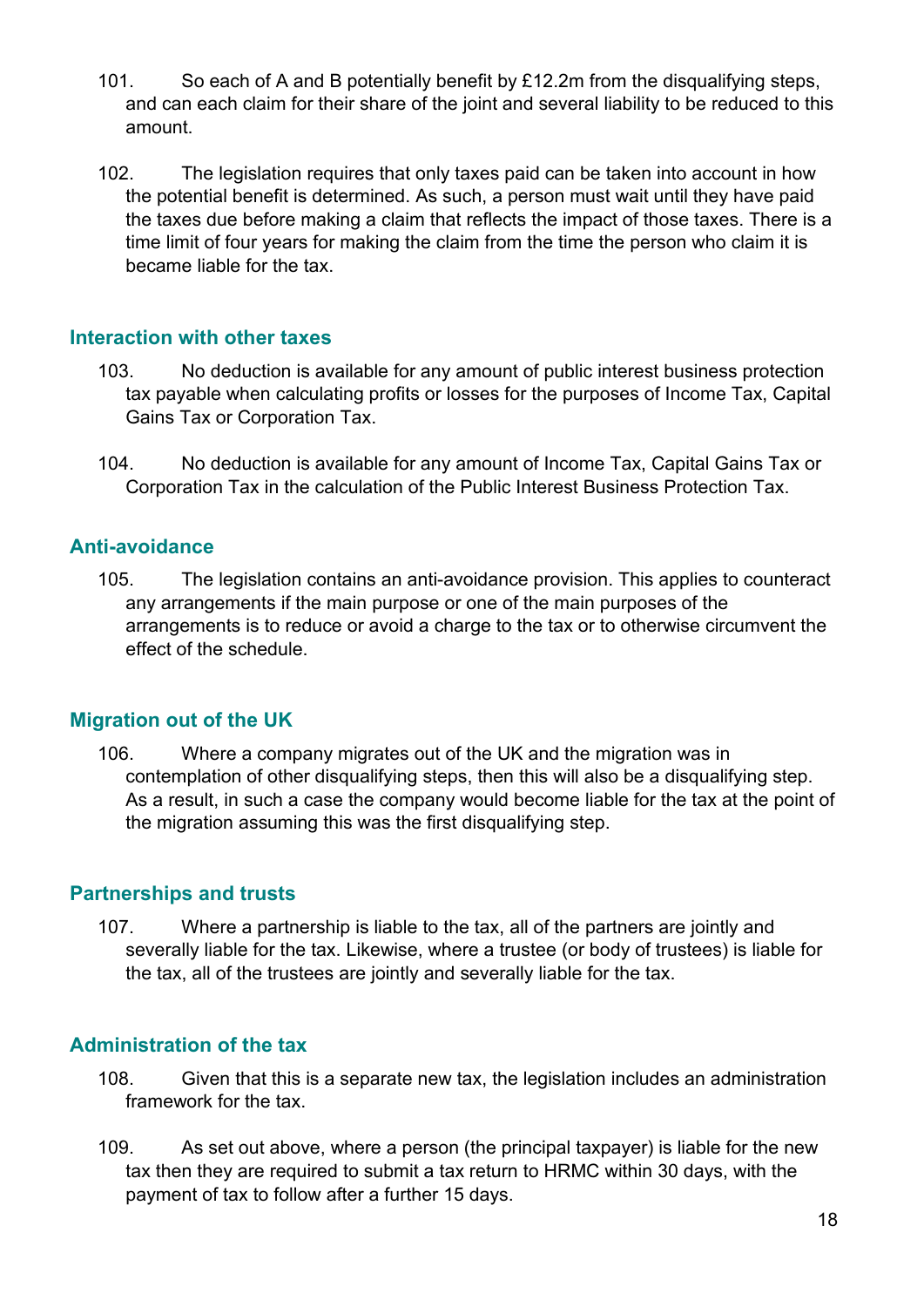- 110. Where HMRC wishes to pursue other persons for unpaid tax under Paragraphs 4 or 5 they must issue a notice to that person. They can only do so where they consider there is a risk that they full amount of tax cannot be collected from the principal taxpayer.
- 111. Where a person receives a notice in respect of Paragraphs 4 or 5 they must file a return to HMRC within 30 days, with the payment of tax to follow after a further 15 days.
- 112. As set out above, a person who is liable for the tax under Paragraph 5 may make a claim under Paragraph 7 to reduce the liability so that it does not exceed the amount they potentially benefit from the disqualifying steps.
- 113. The legislation contains provisions to allow HMRC to enquire into a return submitted, and for certain matters to be appealed to the tax tribunals. Where an issue is appealed to the tribunal there is to be no postponement of tax unless the circumstances of the appellant are exceptional such that it would not be just to refuse postponement of the payment of that amount.
- 114. HMRC would expect this exception to apply in cases where the amount of the tax is likely to exceed the amount that the person has received from the disqualifying steps.
- 115. The legislation also brings in the standard rules that apply for the administration of other taxes, such as in respect of revenue determinations, discovery assessments, overpayment claims, penalties, interest on underpaid tax and information powers.
- 116. The legislation contains a statutory gateway to allow information that is relevant to the Public Interest Business Protection Tax to be provided by BEIS or Ofgem to HMRC.

#### **Regulations**

- 117. The legislation provides the Treasury with certain powers to make regulations, which include:
	- Expand the meaning of public interest business to other businesses which have a special administration regime and to expand the meaning of special measures (Paragraph 2).
	- Provide for reliefs or exemptions from the tax (Paragraph 35).
	- Apply, disapply or modify the application of any provision of the Taxes Act or the administration aspects of the tax (Paragraph 40).
	- Extend the expiry of the tax (Paragraph 43 see below).